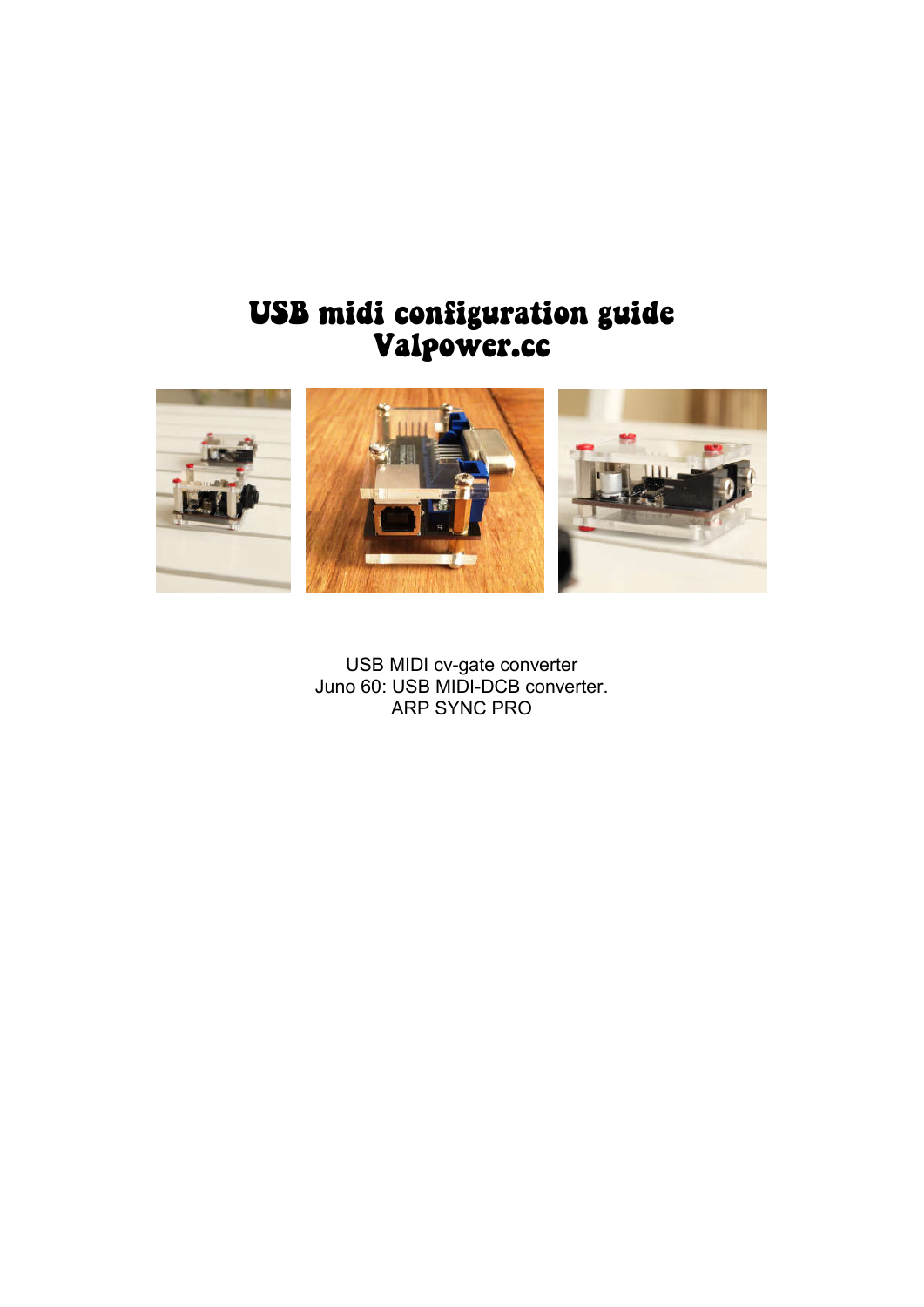This document will guide you through Ableton configuration for USB midi devices :

- USB MIDI cv-gate converter
- Juno 60: USB MIDI-DCB converter.
- ARP SYNC PRO

For simplicity reasons, when first installing the device AVOID:

- long usb cables
- $\bullet$  usb hubs
- using several usb midi devices at same time
- cheap usb cables

Note: this guide images make reference to "CV-GATE" device , but same applies to "JUNO-60" device (dcb converter) and ARPSYNC.

Note : for MAC users: most issues when using mac comes from faulty USB cable, if device is not recognized as in the pictures , please try a different cable.